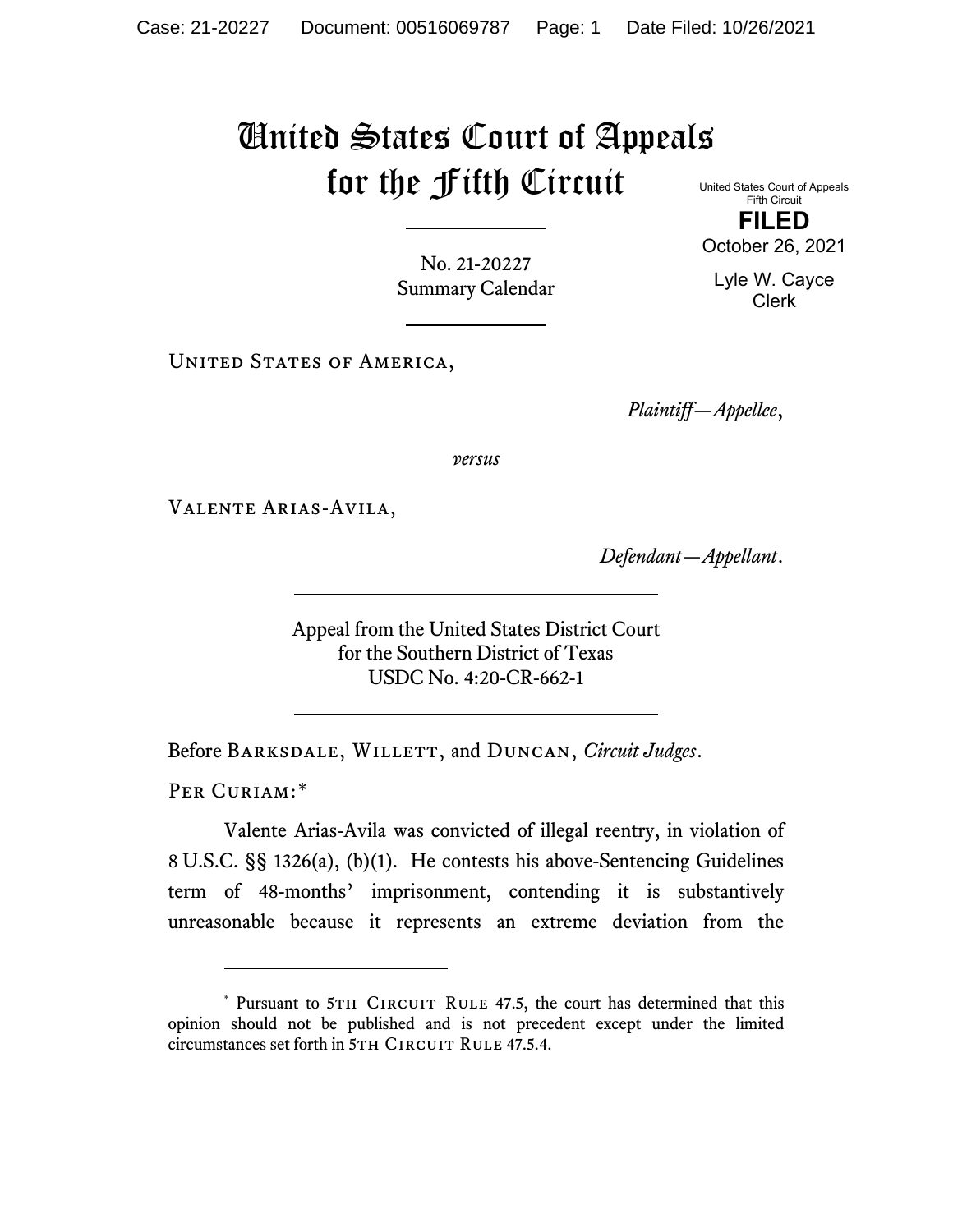## No. 21-20227

Guidelines' recommended two-to-eight-month term of imprisonment which is not justified by the facts in this case.

Although post-*Booker*, the Guidelines are advisory only, the district court must avoid significant procedural error, such as improperly calculating the Guidelines sentencing range. *Gall v. United States*, 552 U.S. 38, 46, 51 (2007). If no such procedural error exists, a properly preserved objection to an ultimate sentence, as in this case, is reviewed for substantive reasonableness under an abuse-of-discretion standard. *Id.* at 51; *United States v. Delgado-Martinez*, 564 F.3d 750, 751–53 (5th Cir. 2009). In that respect, for issues preserved in district court, its application of the Guidelines is reviewed *de novo*; its factual findings, only for clear error. *E.g.*, *United States v. Cisneros-Gutierrez*, 517 F.3d 751, 764 (5th Cir. 2008).

Arias does not claim procedural error, placing at issue only whether a lesser sentence was appropriate in the light of how the court weighed his history and characteristics. For the following reasons, he does not establish abuse of discretion. *See Gall*, 552 U.S. at 51 (noting review "give[s] due deference to the district court's decision that the [18 U.S.C.] § 3553(a) [sentencing] factors, on a whole, justify the extent of the variance"; and contention "appellate court might reasonably have concluded that a different sentence was appropriate is insufficient to justify reversal of the district court".); *United States v. Hernandez*, 876 F.3d 161, 167 (5th Cir. 2017) (stating our court will not "reweigh the sentencing factors and substitute [its] judgment for that of the district court").

The district court's considerable departure or variance is not unprecedented. *See, e.g.*, *United States v. McElwee*, 646 F.3d 328, 342–45 (5th Cir. 2011) (noting our court has "upheld substantial Guidelines deviations" when "district court based its upward variance on permissible, properly spelled-out considerations"). The court provided such considerations